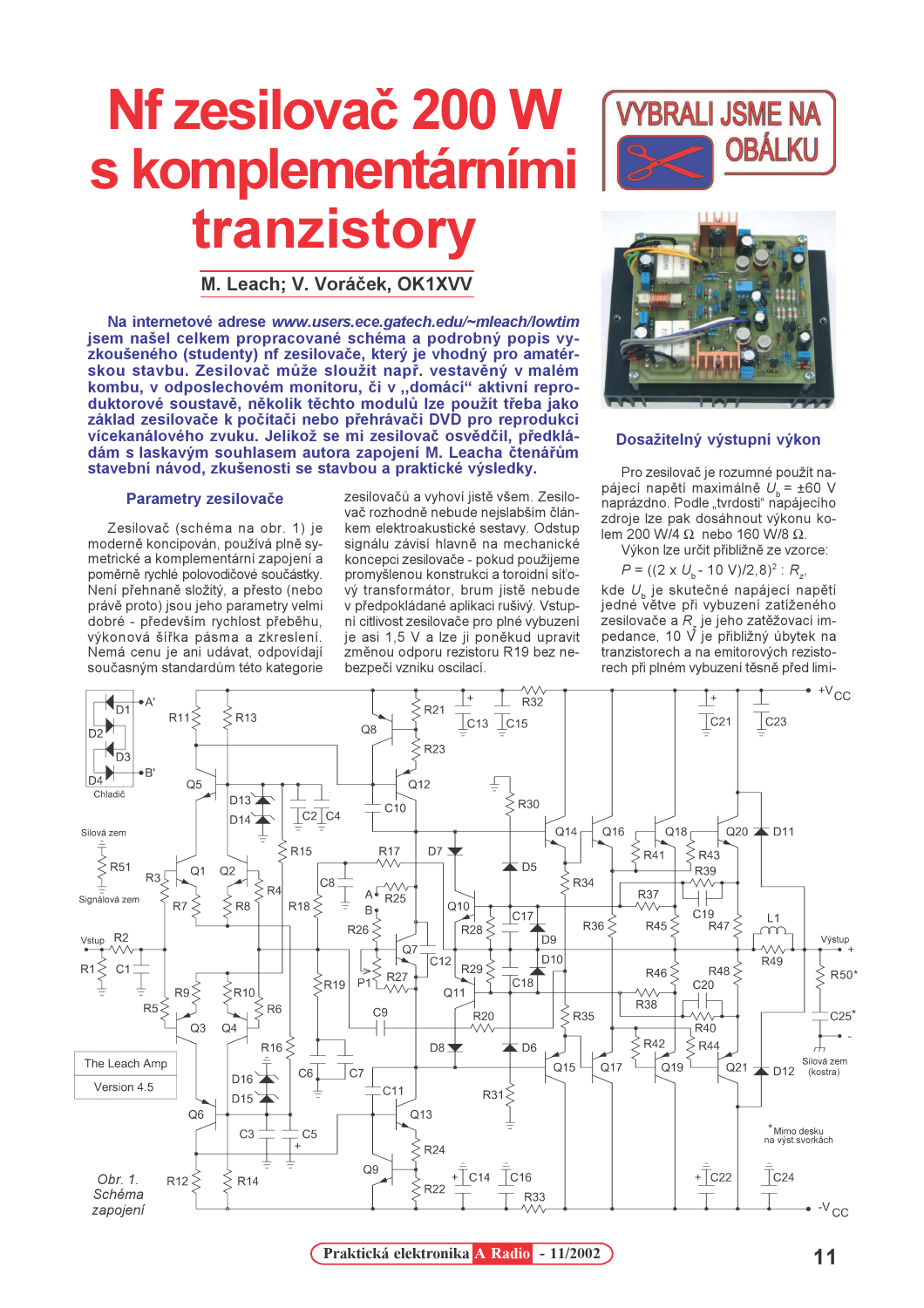tací. Samozřejmě je tato hodnota závislá na zatěžovací impedanci atd. avšak prakticky naměřené výsledky vzorci odpovídají s dostatečnou přesností

Zesilovač má dobře vyřešeno snímání teploty chladiče a regulaci klidového proudu pomocí čtveřice sériově zapojených diod umístěných v otvorech chladiče s dobrým teplotním kontaktem. Přesto odpovídající chlazení koncových tranzistorů je samozřejmě nutností

Pokud je modul zesilovače umístěn např. v reproduktorové soustavě, je vhodné připevnit chladič vně na její zadní stěnu. Když napájecí napětí snížíme, dosáhneme menšího výstupního výkonu. Nezapomeňte však, že výkon je závislý na druhé mocnině napětí. Proto např. při napájení ±35 V lze dosáhnout výkonu jen asi 100 W do zátěže 4  $\Omega$  nebo 60 W do zátěže 8  $\Omega$ . Autor doporučuje při nižším napájecím napětí zmenšit odpor R13 a R14. Uvádí pro jejich výpočet vzorec:

 $R13 = R14 = (U - 38,2)/5,42;$ 

kde U je napájecí napětí jedné větve. Pak pro napájení 57,7 V vychází odpor rezistoru 3,6 kΩ. Myslím si však, že tak přesný výpočet patří spíše opravdu do školních lavic a hodnota R13 = R14 = = 2,2 k $\Omega$  nebo 2,7 k $\Omega$  jistě vyhoví vždy. Vzorek zesilovače mi pracoval již od napájení asi ±12 V, samozřejmě s malým výkonem.

#### Napájení zesilovače

Napájecí zdroj může být nejjednodušší se symetrickým výstupním napětím. Takže transformátor se sekundárním vinutím s odbočkou uprostřed. čtveřice diod nebo kompaktní můstkový usměrňovač a hlavně "pořádné" filtrační kondenzátory. Schéma takového zdroje je na obr. 2.

Jako síťový transformátor je ideální toroidní typ s napětím asi 2x 42 V naprázdno pro výkon asi 200 W na jeden modul zesilovače. Lze si také nechat navinout primární vinutí nejen pro 230 V. ale i pro asi 280 V a tuto odbočku používat tehdy, když nepožadujeme plný výstupní výkon zesilovače. Ušetří se tak energie a zlepší spolehlivost.

Na filtračních kondenzátorech nešetřete, pro 2 kanály vyhoví 2x 10 000, raději však 2x 20 000 µF/63 V, pro více kanálů 40 000 µF/63 V i více. Vím, že je to spolu s transformátorem drahá záležitost, ale pátrejte po burzách, občas se něco naide z rozebraných zařízení. Ve velkých kondenzátorech je



Obr. 2. Schéma zapojení zdroje

pak dostatečná rezerva náboje nutná pro krytí špiček odběru při reprodukci např. elektronicky generovaných zvuků z PC a bicích nástrojů. Nabíjecímu proudu kondenzátorů musí odpovídat i dovolené impulsní proudové zatížení usměrňovače - používám můstkový usměrňovač pro proud min. 40 A. Možná, že ještě někdo sežene nebo má můstkové usměrňovače ČKD řady MU, v nich jsou použity systémy průmyslových diod pro stovky ampér, které proudový impuls určitě vydrží. Pokud zajistíme měkký start po zapnutí síťového spínače např. termistorem vhodným pro tyto účely nebo jiným zpožďovacím obvodem náběhového proudu, lze použít i menší usměrňovač a navíc při zapnutí zesilovače nebudou žárovky v bytě tak pohasínat.

# Poznámky ke stavbě a k použitým součástkám

Zesilovač je postaven na jedné desce s plošnými spoji o rozměrech 97 x 107 mm (viz obr. 3). Koncové tranzistory jsou umístěny mimo desku, což je výhoda i nevýhoda. Výhoda, protože můžeme použít hotový předvrtaný chladič z nějakého přístroje a můžeme použít koncové tranzistory v různých pouzdrech. Nevýhoda, protože tranzistory musíme s deskou propojit drátovými propojkami (použijte vždy "licnu" a propojky upevněte, jinak se dráty uklepou, vlastní zkušenost z profesionálního komba). Na desce jsou označeny příslušné připojovací body vývodů tranzistorů a diod D1 až D4. Úbytek napětí na sériově zapojených snímacích diodách D1 až D4 určuje klidový proud zesilovače. Proto musí být diody umístěny v dobrém tepelném kontaktu s chladičem a ve správné polaritě připojeny do bodů A a B na desce - další dva vodiče.

Výstupní článek RC R50 a C25 je umístěn přímo na výstupním konektoru - autor použil pérové kontaktní svorky. Lze použít i šroubovací (většinou zlacené) svorky nebo konektory Speakon atd. Zem desky je vyvedena dvakrát - výkonová u výstupu a signálová u vstupu, vzájemně jsou na desce propojeny přes rezistor R51. Je to obvyklá praxe u podobných zapojení a zmenší se tak vliv případné zemní smyčky. Vstupní zem je zapojena na vstupní konektor, na výkonovou zem je připojen do společného bodu střed napájení, výstupní konektor, výstupní článek RC, výkonová zem zesilovače a mechanická kostra zesilovače.

Deska s plošnými spoji je vytvořena metodou spojových čar, pájecí body pro součástky jsou v návrhu poměrně malé, což je bohužel dost častý (zlo)zvyk konstruktérů. Předpokládá to vrtání nejmenším možným vrtákem (max. 0,8 mm) a kvalitní materiál desky. Avšak autor pro některé kondenzátory použil dvojí rozteč vývodů, což dává větší volnost při nákupu součástek. Na desce je jedna drátová propojka označená J, nezapomeňte na ní. Použité součástky jsou celkem běžné. Zenerovy diody jsou složeny ze dvou kusů po 20 V v sérii vzhledem k nedostatku diod pro 40 V v USA a možná i vzhledem k lepšímu rozložení tepla. Kondenzátor ve smyčce zpětné vazby C6 je správně složen ze dvou "antisériově" zapojených kusů C6A a C6B asi 330 µF, protože v USA nejsou asi snadno k sehnání ani bipolární kondenzátory. Kdo bipolární kondenzátor sežene a použije (kolem 220 µF), musí propojit zbývající otvory pro polovinu C6 propojkou.

Pozor při případné náhradě tranzistorů v plastovém pouzdře TO92! Na pozici tranzistorů Q1 až Q11 použil autor u nás poněkud méně běžné typy řady MPSA... Ty však mají vývody orientovány jinak než v Evropě běžnější řady BC546 a 556, které jsou v podstatě jejich ekvivalenty. Pokud použijeme tranzistory řady BC, musíme vyhnout vývod báze opačně, než je na osazovacím plánku - do "protisměru". Tranzistory řady BC jsou pak osazeny do desky "bříšky" naopak.

Jako Q1, Q2, Q5, Q7, Q9 a Q10 lze použít třeba typ BC546B (npn, 80 V, 0,1 A), jako Q3, Q4, Q6, Q8 a Q11 lze použít BC556B (pnp). Autorem použité a doporučené původní tranzistory MPSA06 a MPSA56 atd. má sice v katalogu např. GES, ale skladem v létě 2002 většinou nebyly. Pokoušel jsem se sice najít si čas pro úpravu spojové desky pro řadu BC, avšak méně práce dá asi koupit typy MPSA nebo použít BC a vývody ohnout.

Jako Q13, Q14 použijte opravdu předepsaný 2N3439 nebo 2N3440. podobně jako na pozici Q12 a Q15 2N5415 nebo 2N5416. Náhrada "bývalou" řadou TESLA KF508/KF517 nebo KFY46/KFY18 svádí vzhledem ke shodnosti pouzdra, ale předpokládá to změřit závěrné napětí a vybrat typy s napětím  $U_{\text{ceo}}$  kolem 140 V. Mně se to ze zbytku šuplíkových zásob "káefek" nepodařilo. Někteří tuzemští výrobci stavebnic zesilovačů mají asi štěstí větší, protože tranzistory KF ze zrušených skladů bývají v dodávaných sadách součástek

Doporučené tranzistory 2N., však v prodejnách součástek občas bývají. I když asi ne vždy, neboť mám takovou zkušenost, že součástky, které se nepoužívají v počítačích nebo v mobilních telefonech, jsou mnohem hůře dostupné a relativně dražší. Jako by se na světě nevyrábělo nic jiného!

Ostatní tranzistory - budiče MJE 15030/31 a paralelně do dvojice spojené koncové MJ15003/1504 jsou celkem běžně dostupné. Jako koncové tranzistory jsem do vzorku použil typy MJ15022 a MJ15023, protože jsem je měl v "šuplíku". Určitě lze použít i jiné typy, ale dodržte závěrné napětí U<sub>ce</sub> min. 140 V, proud kolektoru 10 A a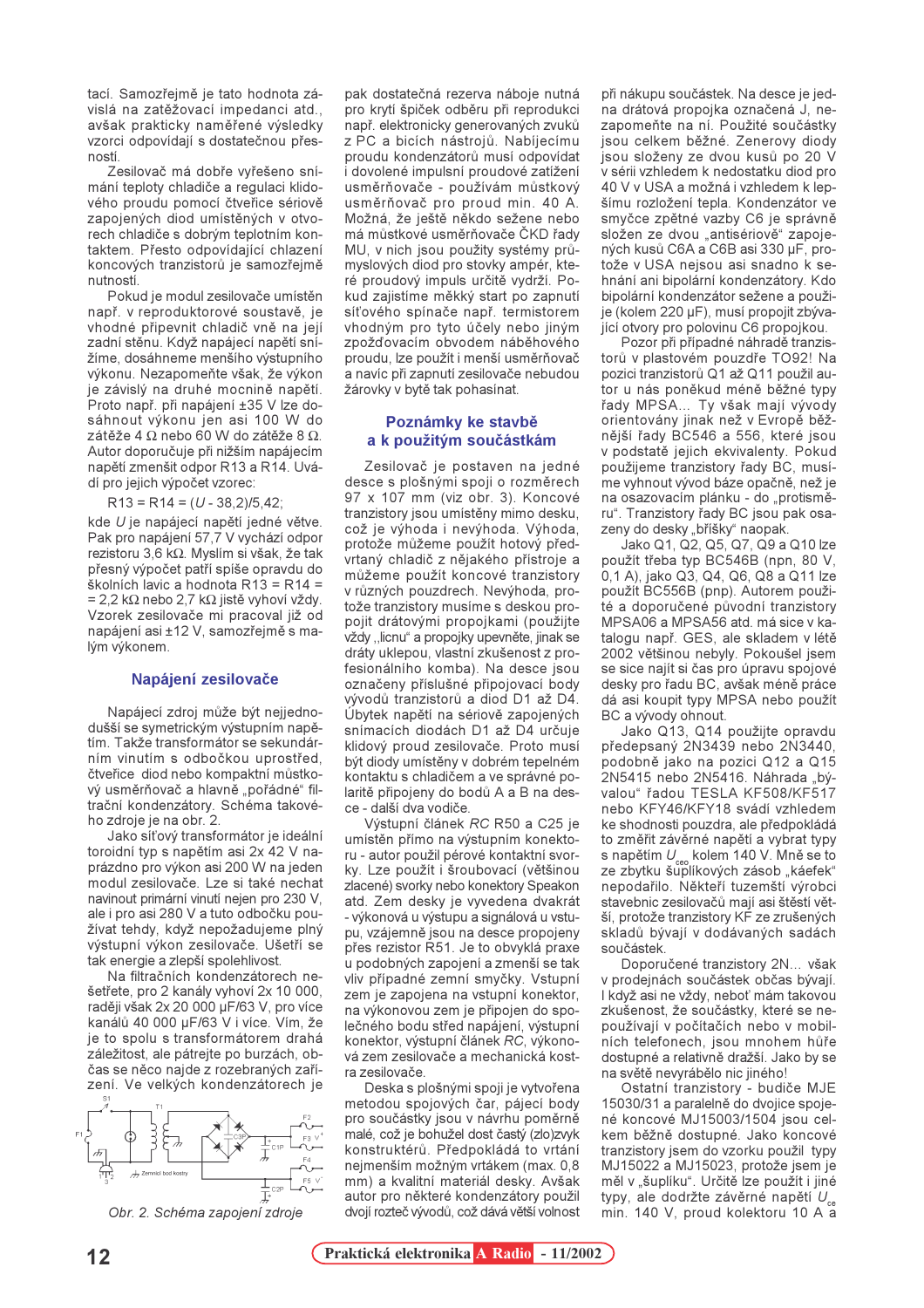

více a pouzdro schopné uchladit systém. Koncové tranzistory jsou poměrně drahé, proto při oživování dejte pozor a před osazením raději všechny součástky změřte a spoje zkontrolujte! Budiče Q16 a Q17 jsou podle doporučení autora umístěny na chladiči, který je upevněn přímo na desce. Použil jsem téměř dokonale odpovídající typizovaný chladič označený V7142A a s ním jsou tranzistory za provozu téměř studené.

Tranzistory Q12 až Q15 v kovovém pouzdru poněkud hřejí, ale osazovat ie chladičem není nutné a vzhledem k nedostatku místa nelze ani standardní chladič použít. Pozor při testování teploty prstem - tranzistory "tlučou"!

Zato na chladiči koncových tranzistorů nešetřete! Pokud nevadí hluk ventilátoru (např. v kombu), můžete jeho použitím ušetřit rozměry a hmotnost chladiče. Na chladič v tomto případě raději připevněte termostatickou rozpojovací pojistku s vypínací teplotou kolem 90 °C (původem z pračky nebo myčky), která rozpojí napájení při poruše ventilátoru a následném přehřátí chladiče!

Ve vzorku jsem použil kus černěného chladicího profilu z nějakého rozebraného výrobku; při přirozeném chlazení je sice poddimenzovaný, ale s ventilátorem ze zdroje z PC je vše v pořádku - i při dlouhodobé zátěži 150 W se zesilovač uchladil.

K chladiči byla přímo umístěna deska zesilovače a celek lze vestavět do skříně. Znovu upozorňuji na nutnost dobrého tepelného kontaktu snímacích diod D1 až D4 s chladičem! Můj chladič z taženého profilu měl žlábek v celé délce původně určený pro přišroubování, do kterého jsem sériově spájené diody těsně vsunul. Jinak lze do chladiče vyvrtat 4 samostatné otvorv a do nich diody těsně zasunout, případně ještě použít tepelně vodivou silikonovou pastu. U některých konstrukcí je problém stability pracovního bodu koncových tranzistorů zanedbáván a v provozu při ohřátí se mohou zničit klidovým proudem, který se po ohřátí zvětší až na jednotky ampér. To samozřejmě s napájecím napětím dává velkou tepelnou ztrátu na tranzistorech. klidový proud se dále přibližuje až k destrukční hodnotě, pokud to nezachrání pojistky.

Pojistky v obou větvích napájení rozhodně nevynechejte a jejich hodnotu je nejlepší vyzkoušet až v provozu. Měly by být tak kolem 3,15 až 5 A na kanál, podle impedance reproduktoru a využití zesilovače. Raději začněte na menší hodnotě a použijte rychlé typy pojistek označené F.

Výstupní článek RC R50/C25 je umístěn až na konektoru pro reproduktor. Při reálné zátěži není ani potřeba, ale protože reproduktorové soustavy mohou mít průběh impedance velmi obecný, raději ho použijte.

## Oživení zesilovače

Pokud jste vy a výrobci součástek pracovali bez chyb, jistě se podaří zesilovač snadno zprovoznit. Před připojením napájení nastavte trimr P1 na maximální odpor (běžec k bázi Q7). Tím tranzistor více otevřete a bude menší klidový proud. Na vstup připoite nf generátor, na výstup osciloskop. Pokud máte měřič zkreslení a další přístroje. můžete je využít (použil jsem kombinovaný přístroj CMS-50 Rohde & Schwarz, ale ten je schopen měřit zkreslení až od 0.1 %, takže neukazoval v pracovní oblasti zesilovače nic). Přes pomocné rezistory asi 15  $\Omega$ /10 W připojte napájení. Nejprve raději nižší, nejlepší se mi jeví použít regulační autotransformátor a napětí postupně přidávat. Výstupní ss napětí by mělo být v klidu přibližně nulové nebo "pár" mV, pokud není, je někde v konstrukci chyba a hledejte.